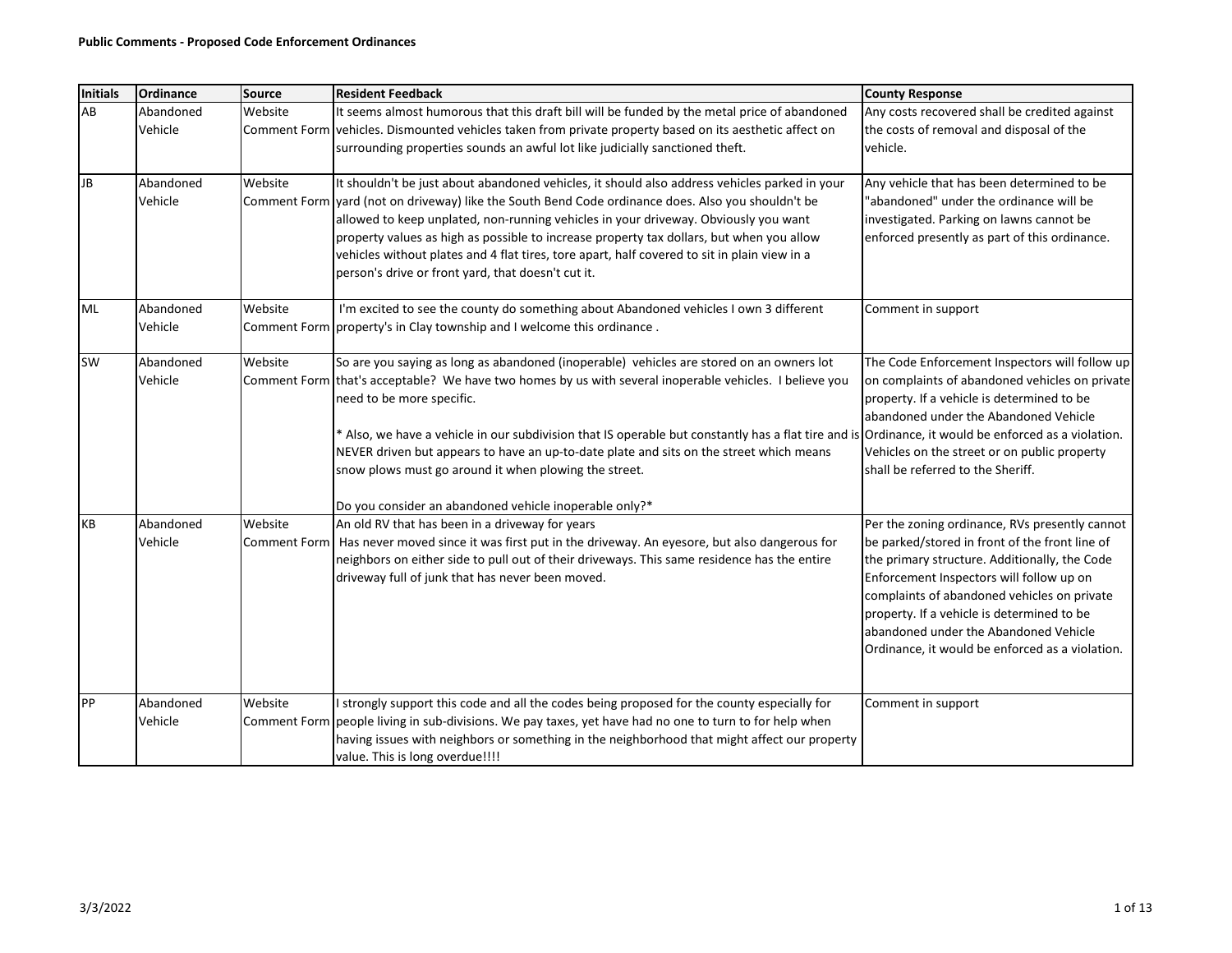| <b>Initials</b> | Ordinance              | <b>Source</b>           | <b>Resident Feedback</b>                                                                                                                                                                                                                                                                                                                                                                                                                                                                                                                                                                                                                                                                                                                                                                                                                                                                                                                                                                                                                                                                                                                                                                                                                                                                        | <b>County Response</b>                                                                                               |
|-----------------|------------------------|-------------------------|-------------------------------------------------------------------------------------------------------------------------------------------------------------------------------------------------------------------------------------------------------------------------------------------------------------------------------------------------------------------------------------------------------------------------------------------------------------------------------------------------------------------------------------------------------------------------------------------------------------------------------------------------------------------------------------------------------------------------------------------------------------------------------------------------------------------------------------------------------------------------------------------------------------------------------------------------------------------------------------------------------------------------------------------------------------------------------------------------------------------------------------------------------------------------------------------------------------------------------------------------------------------------------------------------|----------------------------------------------------------------------------------------------------------------------|
| <b>MP</b>       | Abandoned<br>Vehicle   | Website<br>Comment Form | I support this code/ordinance being proposed for the county especially for people living in sub-<br>divisions. We pay taxes, yet have had no one to turn to for help when having issues with<br>neighbors or something in the neighborhood that might affect our property value. This<br>complaint is something that you should be able to do anonymously, with the understanding<br>that since you are not giving your name, you would not receive any follow-up on your<br>complaint. This would avoid confrontations between neighbors, which no one wants to<br>happen. These county code ordinance proposals are long overdue!                                                                                                                                                                                                                                                                                                                                                                                                                                                                                                                                                                                                                                                             | Comment in support                                                                                                   |
| PP              | Abandoned<br>Vehicle   | Website                 | I think it is important to be able to have the option to report a violation anonymously and not<br>Comment Form have it rejected because the name/address field must be filled in if you are doing an online<br>complaint. I think not being able to do it anonymously would stop people from reporting a<br>violation that they might otherwise report - fearing retribution from their neighbor, especially<br>if you live in a sub-division.                                                                                                                                                                                                                                                                                                                                                                                                                                                                                                                                                                                                                                                                                                                                                                                                                                                 | Comment in support; we are still finalizing<br>internal processes and if complaints can be<br>submitted anonymously. |
| <b>SC</b>       | Abandoned<br>Vehicle   | Website                 | This is a much needed ordinance. As a Realtor, I see many nice homes that are passed over<br>Comment Form because of neighboring homes that have abandoned vehicles and/or parts. And when the<br>home does sell, it is likely for much less than it should have.                                                                                                                                                                                                                                                                                                                                                                                                                                                                                                                                                                                                                                                                                                                                                                                                                                                                                                                                                                                                                               | Comment in support                                                                                                   |
| <b>JA</b>       | Abandoned<br>Vehicle   | Website                 | Code enforcement should have jurisdiction in the county for abandoned Vehicles. This brings<br>Comment Form Idown home values.                                                                                                                                                                                                                                                                                                                                                                                                                                                                                                                                                                                                                                                                                                                                                                                                                                                                                                                                                                                                                                                                                                                                                                  | Comment in support                                                                                                   |
| <b>BD</b>       | <b>Public Nuisance</b> | Website                 | I am VERY pleased the County is going to create a Code Enforcement Dept. for the County. It<br>Comment Form is something that has been badly needed for many years. I can give you at least three<br>problems right along US 20 in New Carlisle:<br>1. what used to be the trailer park in New Carlisle (inside the town limits) that was purchased<br>by the county for a proposed South Shore Station (or something that Mr. Schalliol had<br>planned). There are STILL trailers there that are falling apart and providing a habitat for wild<br>animals, etc. It's been over two years and needs to be resolved!<br>2. A house and buildings in the 2800 area of US 20 on south side of road - no one has lived<br>there for years, vehicles, etc. get added and the house is falling apart with broken windows for<br>animals to inhabit. He does come and mow once in a while.<br>3. House on the north side of US20 more in the 2700 area - believe it may be a car repair<br>business in a residential area. Can be up to ten vehicles parked in driveway and beside it at<br>any time and several vehicles parked in the back yard.<br>PLEASE look into this. We pay our taxes, try to maintain our property and it is time we receive<br>the same benefits as the city of South Bend. | Comment in support; please submit addresses<br>of properties so the Code Enforcement<br>Inspectors can follow-up     |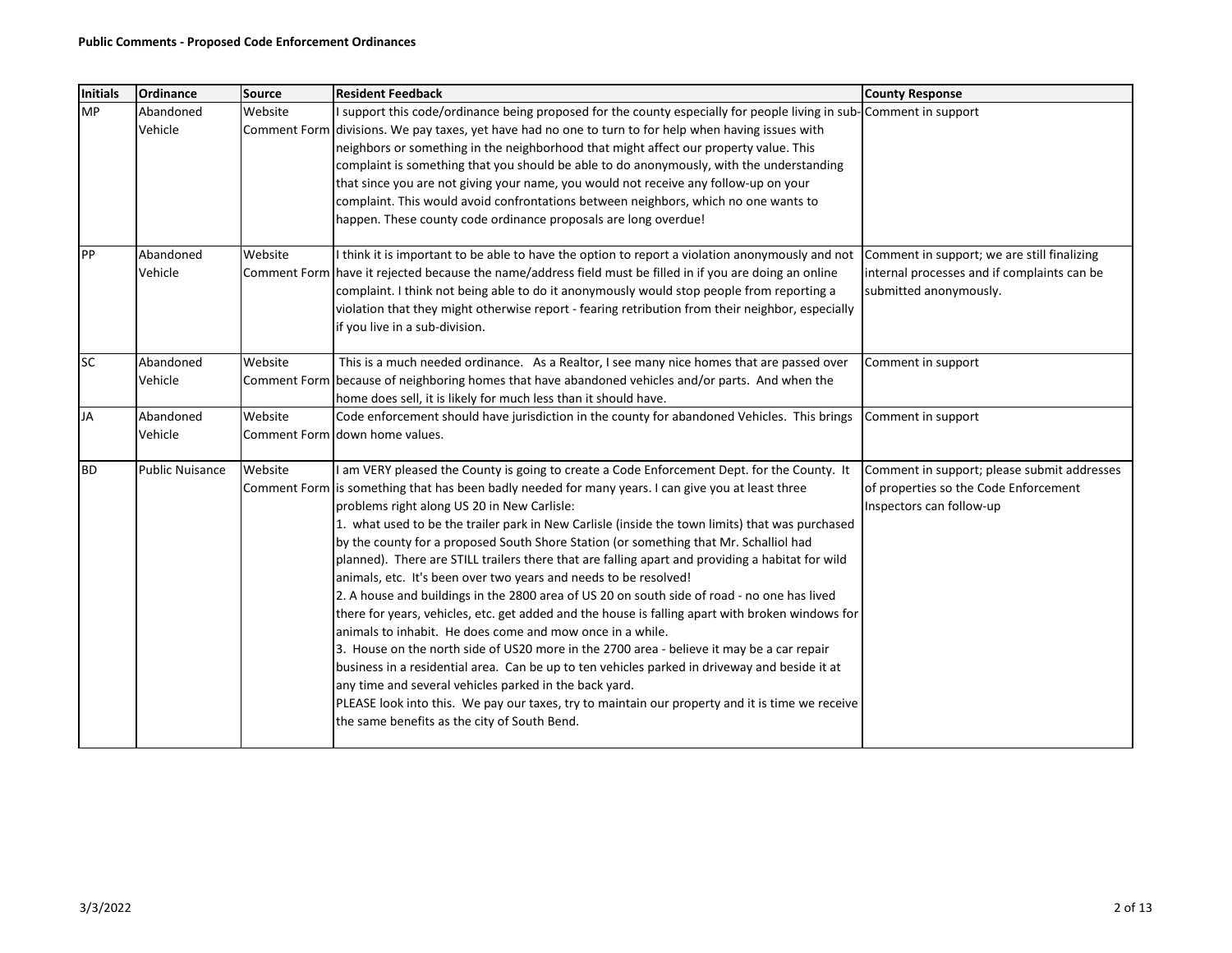| <b>Initials</b> | <b>Ordinance</b>       | <b>Source</b>           | <b>Resident Feedback</b>                                                                                                                                                                                                                                                                                                                                                                                                                                                                                                                                                                                                                                                                                                                                                             | <b>County Response</b>                                                                               |
|-----------------|------------------------|-------------------------|--------------------------------------------------------------------------------------------------------------------------------------------------------------------------------------------------------------------------------------------------------------------------------------------------------------------------------------------------------------------------------------------------------------------------------------------------------------------------------------------------------------------------------------------------------------------------------------------------------------------------------------------------------------------------------------------------------------------------------------------------------------------------------------|------------------------------------------------------------------------------------------------------|
| <b>ML</b>       | <b>Public Nuisance</b> | Website                 | believe this is a good idea, however I have concerns about the time given to property                                                                                                                                                                                                                                                                                                                                                                                                                                                                                                                                                                                                                                                                                                | Revising the ordinance to include language                                                           |
|                 |                        |                         | Comment Form owners to comply with violations                                                                                                                                                                                                                                                                                                                                                                                                                                                                                                                                                                                                                                                                                                                                        | allowing for homeowner to contact dept with a                                                        |
|                 |                        |                         |                                                                                                                                                                                                                                                                                                                                                                                                                                                                                                                                                                                                                                                                                                                                                                                      | proposed plan of action and timeframe for                                                            |
|                 |                        |                         | H. a statement that if the landowner fails to pay the removal costs for the Public Nuisance,                                                                                                                                                                                                                                                                                                                                                                                                                                                                                                                                                                                                                                                                                         | completion for staff consideration.                                                                  |
|                 |                        |                         | plus an administrative costs, within ten (10) days after the Zoning Administrator serves the                                                                                                                                                                                                                                                                                                                                                                                                                                                                                                                                                                                                                                                                                         |                                                                                                      |
|                 |                        |                         | landowner with an invoice of the removal costs thereof, plus administrative costs, the amount                                                                                                                                                                                                                                                                                                                                                                                                                                                                                                                                                                                                                                                                                        |                                                                                                      |
|                 |                        |                         | claimed shall be placed on the tax duplicate against such property affected by the work, and                                                                                                                                                                                                                                                                                                                                                                                                                                                                                                                                                                                                                                                                                         |                                                                                                      |
|                 |                        |                         | the amount shall be collected as delinquent taxes are collected. The notice must allow at least                                                                                                                                                                                                                                                                                                                                                                                                                                                                                                                                                                                                                                                                                      |                                                                                                      |
|                 |                        |                         | ten (10) days from the time when notice of the order is given to accomplish the required                                                                                                                                                                                                                                                                                                                                                                                                                                                                                                                                                                                                                                                                                             |                                                                                                      |
|                 |                        |                         | I would like to see this changed to 30 or 45 days, with a way a homeowner can file for                                                                                                                                                                                                                                                                                                                                                                                                                                                                                                                                                                                                                                                                                               |                                                                                                      |
|                 |                        |                         | extension if needed. People may have age related or medical issues or other handicaps or                                                                                                                                                                                                                                                                                                                                                                                                                                                                                                                                                                                                                                                                                             |                                                                                                      |
|                 |                        |                         | financial restrictions (SSI fixed income) that would prevent them from taking care of the                                                                                                                                                                                                                                                                                                                                                                                                                                                                                                                                                                                                                                                                                            |                                                                                                      |
|                 |                        |                         | violation in a timely manner and these same folks may need extra resources to help them<br>comply                                                                                                                                                                                                                                                                                                                                                                                                                                                                                                                                                                                                                                                                                    |                                                                                                      |
|                 |                        |                         | would hate to see someone not be able to pay their property taxes because of fines incurred<br>when they may need extra help with that change I would support this 100%                                                                                                                                                                                                                                                                                                                                                                                                                                                                                                                                                                                                              |                                                                                                      |
| <b>ES</b>       | <b>Public Nuisance</b> | Website                 | Long over due and highly support! One person with no self respect for themselves or there<br>Comment Form neighbors can drive the appearance and value of a neighborhood down with household junk<br>such as bed mattresses and trash frown in the front yard with no intention of ever removing.                                                                                                                                                                                                                                                                                                                                                                                                                                                                                    | Comment in support                                                                                   |
|                 |                        |                         | This is exactly what has happened in our neighborhood when one individual moved in.                                                                                                                                                                                                                                                                                                                                                                                                                                                                                                                                                                                                                                                                                                  |                                                                                                      |
| S               | <b>Public Nuisance</b> | Website                 | The amount of gun violence is not only a public nuisance but a health crisis. The public is not<br>Comment Form even safe in their own homes as bullets are now hitting houses and injuring people. Guns are<br>everywhere! Get them off the streets. Drive by shootings are a daily occurrence. How about<br>having a police stop cars on various streets randomly and check cars in areas with high shot<br>spotter hits.                                                                                                                                                                                                                                                                                                                                                          | Gun violence is not an issue that can be<br>addressed in the proposed code enforcement<br>ordinances |
| JF              | <b>Public Nuisance</b> | Website<br>Comment Form | While no longer a resident of St. Joseph County, I applaud the addition of Code Enforcement<br>ordinances and a team to make sure they are enforced. I lived in Granger for over 30 years<br>and dealt with a property just a few houses away that chose not to finish an addition to the<br>home and those around them had to watch it deteriorate over the years. It was located at an<br>entrance to our neighborhood which made matters even worse. Not a positive influence on<br>property values. Calls to the County were of no help because there was nothing in place but I<br>feel confident that going forward, there will be more opportunities to encourage people to<br>care for their property in a positive way which will ultimately help the community as a whole. | Comment in support                                                                                   |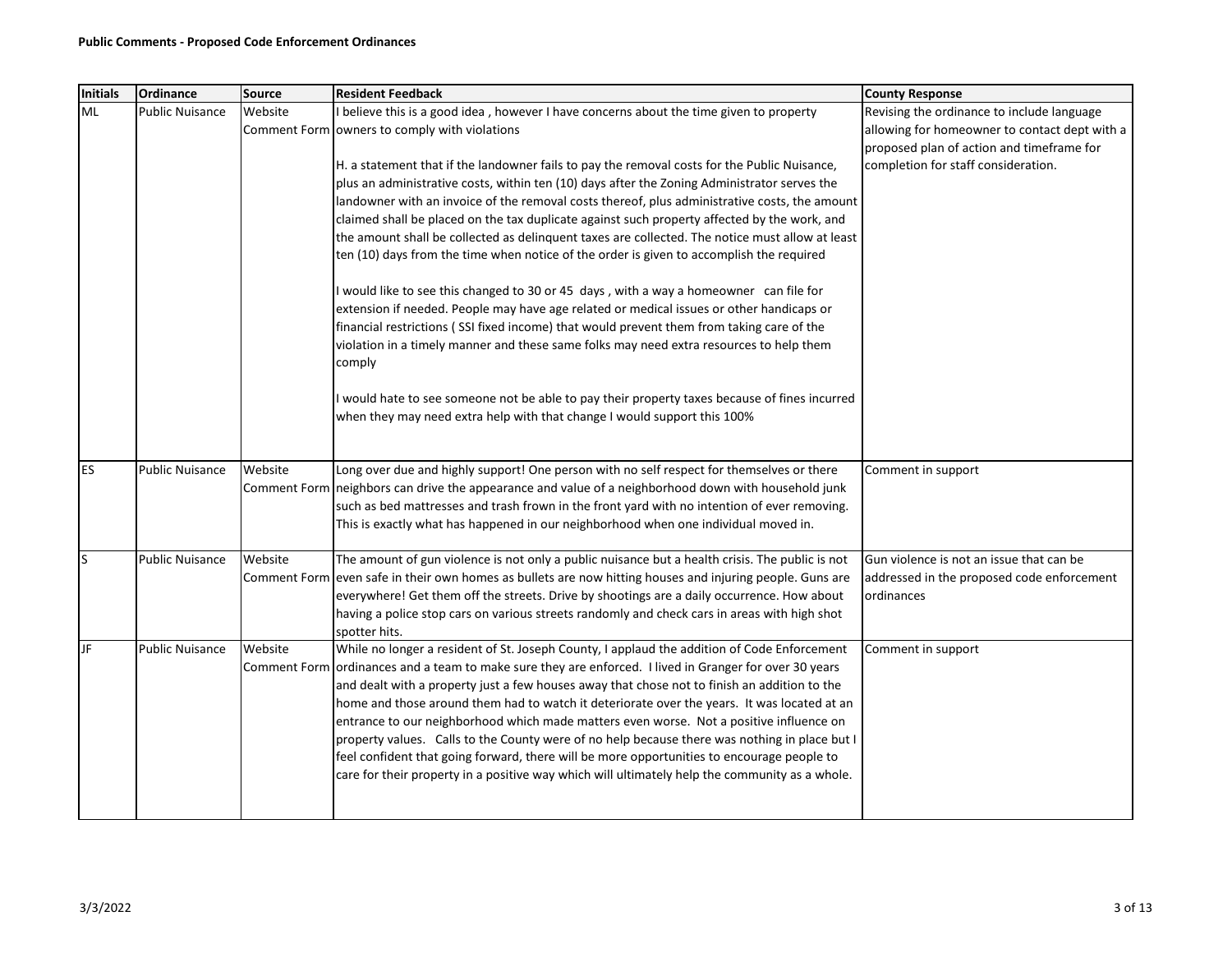| <b>Initials</b> | Ordinance              | Source  | <b>Resident Feedback</b>                                                                                                   | <b>County Response</b>                                                              |
|-----------------|------------------------|---------|----------------------------------------------------------------------------------------------------------------------------|-------------------------------------------------------------------------------------|
| KB              | <b>Public Nuisance</b> | Website | live in a low lying area so we constantly have standing water in our clay soil so you're telling                           | Naturally occurring standing water is not a                                         |
|                 |                        |         | Comment Form   me that every time I have standing water from a rain we're going to be fined including all my<br>neighbors. | violation of this ordinance, however, the<br>ordinance refers to wastewater and the |
|                 |                        |         | We have been working on trying to take care of standing water for years and it is an ongoing                               | collection of water due to the obstruction of its                                   |
|                 |                        |         | battle in this low lying area. Ten days is insufficient time for most of my neighbors who are                              | natural flow.                                                                       |
|                 |                        |         | retired and disabled to take care of any notice that they get in a fine of \$2500 is over a fourth                         |                                                                                     |
|                 |                        |         | of their income. I wish the county was more interested about working with its inhabitants                                  | Staff is working on a SOP regarding the use of                                      |
|                 |                        |         | instead of scaring us out of the area. I chose to live in Saint Joe county instead of Elkhart                              | allowed discretion as written.                                                      |
|                 |                        |         | County because they pick and choose who they attack and who they leave behind is that going                                |                                                                                     |
|                 |                        |         | to be what happens here? I moved to the county so that I would be away from all the Hoa                                    |                                                                                     |
|                 |                        |         | regulations. In this time of mental health due to Covid and everything else I thought the                                  |                                                                                     |
|                 |                        |         | county would be more understanding but instead they're pushing many of my neighbors to                                     |                                                                                     |
|                 |                        |         | stress and more confusion of what's going to happen to them and their property.                                            |                                                                                     |
|                 |                        |         |                                                                                                                            |                                                                                     |
| PP              | <b>Public Nuisance</b> | Website | strongly support this code and all the codes being proposed for the county especially for                                  | Comment in support                                                                  |
|                 |                        |         | Comment Form people living in sub-divisions. We pay taxes, yet have had no one to turn to for help when                    |                                                                                     |
|                 |                        |         | having issues with neighbors or something in the neighborhood that might affect our property                               |                                                                                     |
|                 |                        |         | value. This is long overdue!!!!                                                                                            |                                                                                     |
| PP              | <b>Public Nuisance</b> | Website | I strongly support this code/ordinance and all the codes being proposed for the county                                     | Comment in support                                                                  |
|                 |                        |         | Comment Form especially for people living in sub-divisions. We pay taxes, yet have had no one to turn to for               |                                                                                     |
|                 |                        |         | help when having issues with neighbors or something in the neighborhood that might affect                                  |                                                                                     |
|                 |                        |         | our property value. This is long overdue!!!!                                                                               |                                                                                     |
| <b>MP</b>       | <b>Public Nuisance</b> | Website | I support this code/ordinance being proposed for the county especially for people living in sub- Comment in support        |                                                                                     |
|                 |                        |         | Comment Form diivisions. We pay taxes, yet have had no one to turn to for help when having issues with                     |                                                                                     |
|                 |                        |         | neighbors or something in the neighborhood that might affect our property value. This                                      |                                                                                     |
|                 |                        |         | complaint is something that you should be able to do anonymously, with the understanding                                   |                                                                                     |
|                 |                        |         | that since you are not giving your name, you would not receive any follow-up on your                                       |                                                                                     |
|                 |                        |         | complaint. This would avoid confrontations between neighbors, which no one wants to                                        |                                                                                     |
|                 |                        |         | happen.                                                                                                                    |                                                                                     |
|                 |                        |         | These county code ordinance proposals are long overdue!                                                                    |                                                                                     |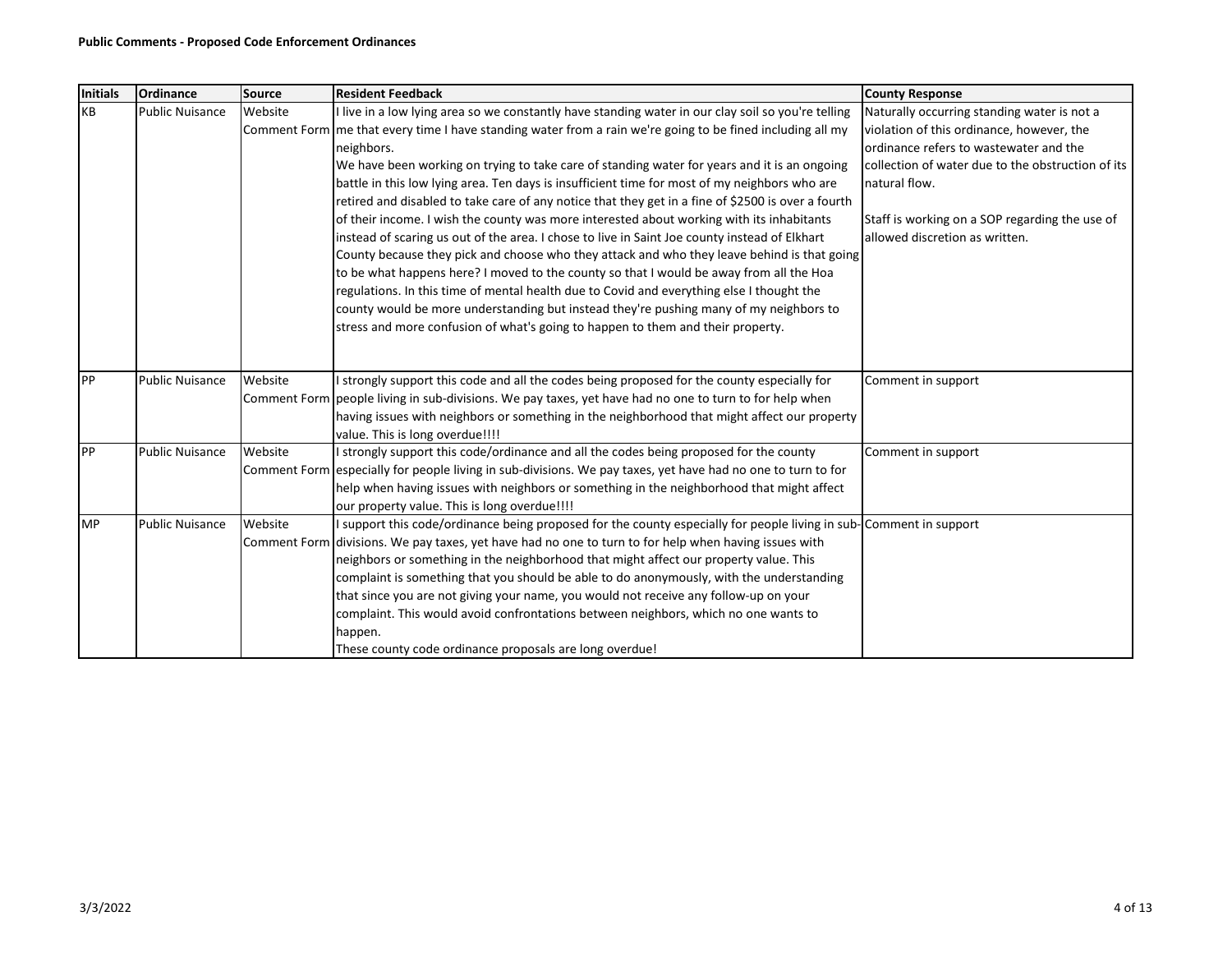| <b>Initials</b> | Ordinance              | Source                                | <b>Resident Feedback</b>                                                                                                                                                                                                                                                                                                                                                                                                                                                                                                                                                                                                                                                                                                                                                                                                                                                                                                                    | <b>County Response</b>                                                                                                                                                                                                                                                                                                                             |
|-----------------|------------------------|---------------------------------------|---------------------------------------------------------------------------------------------------------------------------------------------------------------------------------------------------------------------------------------------------------------------------------------------------------------------------------------------------------------------------------------------------------------------------------------------------------------------------------------------------------------------------------------------------------------------------------------------------------------------------------------------------------------------------------------------------------------------------------------------------------------------------------------------------------------------------------------------------------------------------------------------------------------------------------------------|----------------------------------------------------------------------------------------------------------------------------------------------------------------------------------------------------------------------------------------------------------------------------------------------------------------------------------------------------|
| PP              | <b>Public Nuisance</b> | Website                               | Noise is something else I would like to see addressed and be able to report to Code<br>Comment Form Enforcement, instead of having to call the County Police. Perhaps just a letter from County<br>Code Enforcement detailing the date and time of the offense reminding them of the time<br>curfew for noise would be enough to help discourage habitual offenders of loud music and<br>parties. If they chose to ignore the letter and an additional complaint was made, perhaps they<br>could be fined.<br>I think it is important to be able to have the option to report any violation anonymously and<br>not have it rejected because the name/address field must be filled in if you are filing an online<br>complaint. Not being able to do it anonymously would stop people from reporting a violation<br>that they might otherwise report - fearing retribution from their neighbor, especially if you live<br>in a sub-division. | We are still finalizing internal processes and if<br>complaints can be submitted anonymously.<br>Noise violations are best handled by a 24/7<br>department like the Sheriff.                                                                                                                                                                       |
| <b>SC</b>       | <b>Public Nuisance</b> | Website                               | In agreement with this ordinance 100%. Much needed and long overdue. Excited to see<br>Comment Form these changes. Homeowners should take pride in their properties, landlords should want to<br>encourage community participation of keeping our areas clean and safe. Nuisance properties<br>lower home values and they can create issues with rodents.                                                                                                                                                                                                                                                                                                                                                                                                                                                                                                                                                                                   | Comment in support                                                                                                                                                                                                                                                                                                                                 |
| <b>JA</b>       | <b>Public Nuisance</b> | Website<br>Comment Form Ihome values. | Code enforcement should have jurisdiction in the county for public nuisance. This brings down Comment in support                                                                                                                                                                                                                                                                                                                                                                                                                                                                                                                                                                                                                                                                                                                                                                                                                            |                                                                                                                                                                                                                                                                                                                                                    |
|                 | Weed and Rank          | Website                               | Please supply some documentation to support the idea that weeds and tall grasses are in fact<br>Comment Form a public health concern, the correlation seems only to be circumstantial and seems only to be<br>enforced under such understandings to satisfy a minority of St Joseph citizens. I would also<br>like a clearer definition of "unsightly wood piles" again such terms are defined by in large from<br>personal perspective. Any biology student could account for the benefits of decaying wood for<br>native species and soil health.                                                                                                                                                                                                                                                                                                                                                                                         | The state legislature has allowed for counties to<br>control weed and rank vegetation.                                                                                                                                                                                                                                                             |
| <b>NN</b>       | Weed and Rank          | Website<br><b>Comment Form</b>        | I am against enforcing ridiculous 'weed' ordinances. Lawns are bad for the environment.                                                                                                                                                                                                                                                                                                                                                                                                                                                                                                                                                                                                                                                                                                                                                                                                                                                     | The exceptions listed in Section I. of the Weed<br>& Rank Vegetation have been expanded to<br>allow flexibility in landscaping. Landscaped<br>areas and gardens containing trees, ornamental<br>grasses, native grasses, flowers, wildflowers,<br>agricultural crops, bushes and shrubberies are<br>not to be considered weed and rank vegetation. |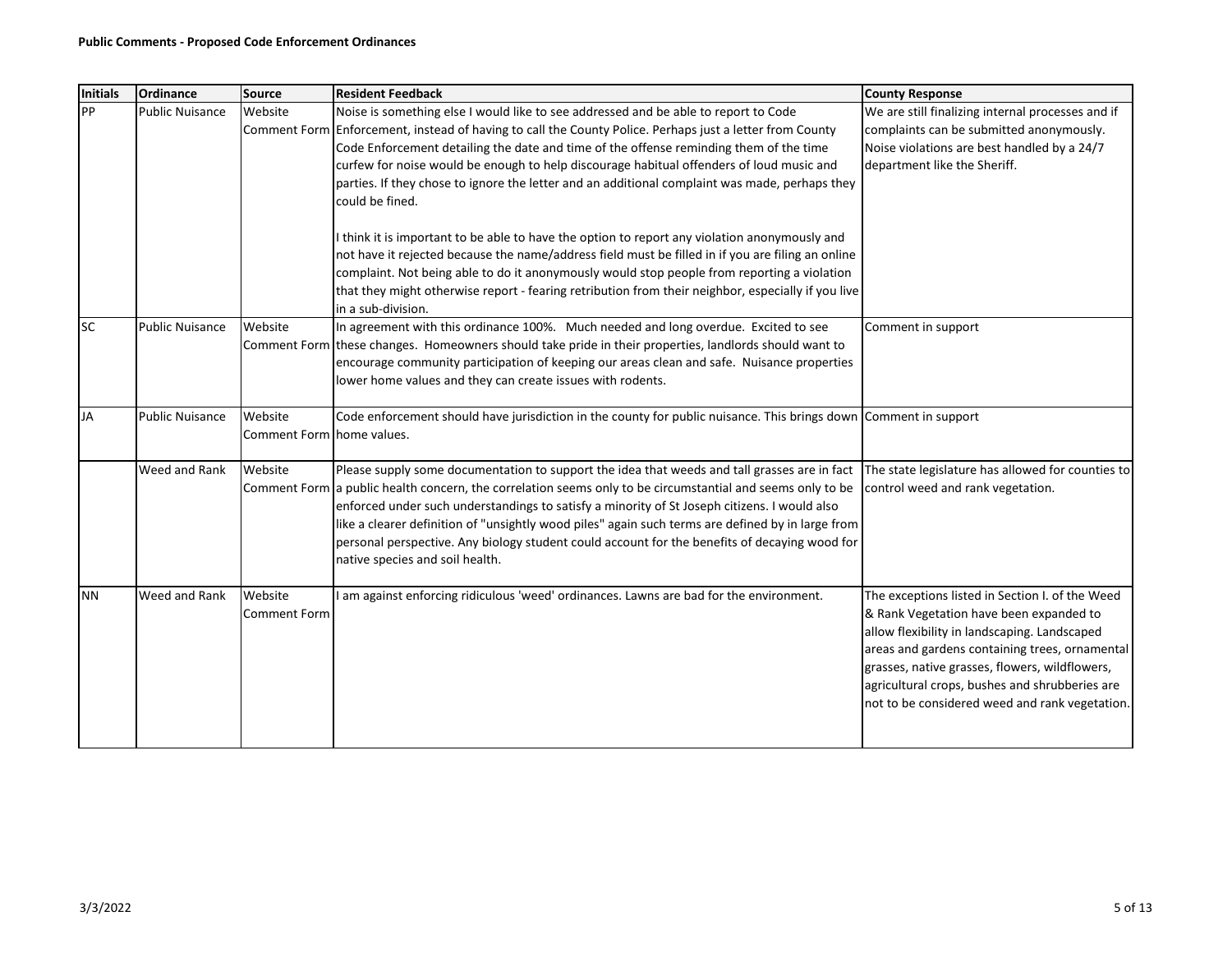| Initials  | Ordinance     | <b>Source</b>       | <b>Resident Feedback</b>                                                                                  | <b>County Response</b>                          |
|-----------|---------------|---------------------|-----------------------------------------------------------------------------------------------------------|-------------------------------------------------|
| <b>CC</b> | Weed and Rank | Website             | Please make sure that native wildflower plots are clearly acceptable under the new ordinance.             | The exceptions listed in Section I. of the Weed |
|           |               |                     | Comment Form They can sometimes look a bit "weedy," especially in fall and winter, but proper maintenance | & Rank Vegetation have been expanded to         |
|           |               |                     | of such plantings for wildlife habitat includes allowing plants to go to seed to feed birds and           | allow flexibility in landscaping. Landscaped    |
|           |               |                     | allowing dried stems to stand over the winter to provide hibernation sites for animals and                | areas and gardens containing trees, ornamental  |
|           |               |                     | linsects.                                                                                                 | grasses, native grasses, flowers, wildflowers,  |
|           |               |                     |                                                                                                           | agricultural crops, bushes and shrubberies are  |
|           |               |                     |                                                                                                           | not to be considered weed and rank vegetation.  |
|           |               |                     |                                                                                                           |                                                 |
| AM        | Weed and Rank | Website             | strongly oppose this ordinance in its current form.                                                       | Two acres refers to the size of parcels subject |
|           |               | <b>Comment Form</b> |                                                                                                           | to enforcement, not stating that a homeowner    |
|           |               |                     | This suggested ordinance would actually reduce health. 2 acres of manicured lawn is horrible              | needs to maintain up to 2 acres of manicured    |
|           |               |                     | for the health of neighbors: gas-powered mowers and leaf blowers are noise and fume                       | lawn. This is a starting point that can be      |
|           |               |                     | nuisances (especially in more densely populated areas -their use can exacerbate allergies and             | changed in the future. In addition, the         |
|           |               |                     | asthma); lawn treatments - especially fertilizers - contribute to lower water quality and                 | exemptions have been expanded to allowed        |
|           |               |                     | increased toxic algal blooms. Overgrown nuisance vegetation may contribute to increased                   | flexibility.                                    |
|           |               |                     | animal populations, such as skunks or turkey vultures, but the health hazards from these are              |                                                 |
|           |               |                     | much less threatening than air and water pollution. In fact, opossums can help reduce tick                |                                                 |
|           |               |                     | populations, providing a definite health benefit to people and their pets, so reduction of                |                                                 |
|           |               |                     | animal populations is not a good metric for community health.                                             |                                                 |
|           |               |                     | The ordinance should change to apply only to properties less than 0.5 acres or, if 2 acres is             |                                                 |
|           |               |                     | maintained, it should allow exemptions for native or natural landscapes. The owner's                      |                                                 |
|           |               |                     | dedication to the natural, eco-friendly landscape could be determined by assessing the                    |                                                 |
|           |               |                     | amounts of non-native shrubs (Russian Olive, honeysuckle, Bradford Pear, tree of heaven, etc.)            |                                                 |
|           |               |                     | that contribute to native yards, as a responsible homeowner should be working to remove                   |                                                 |
|           |               |                     | these species from the landscape. Thank you for considering all of the aspects of your                    |                                                 |
|           |               |                     | proposed ordinance instead of bowing to aesthetic concerns                                                |                                                 |
|           |               |                     |                                                                                                           |                                                 |
|           |               |                     |                                                                                                           |                                                 |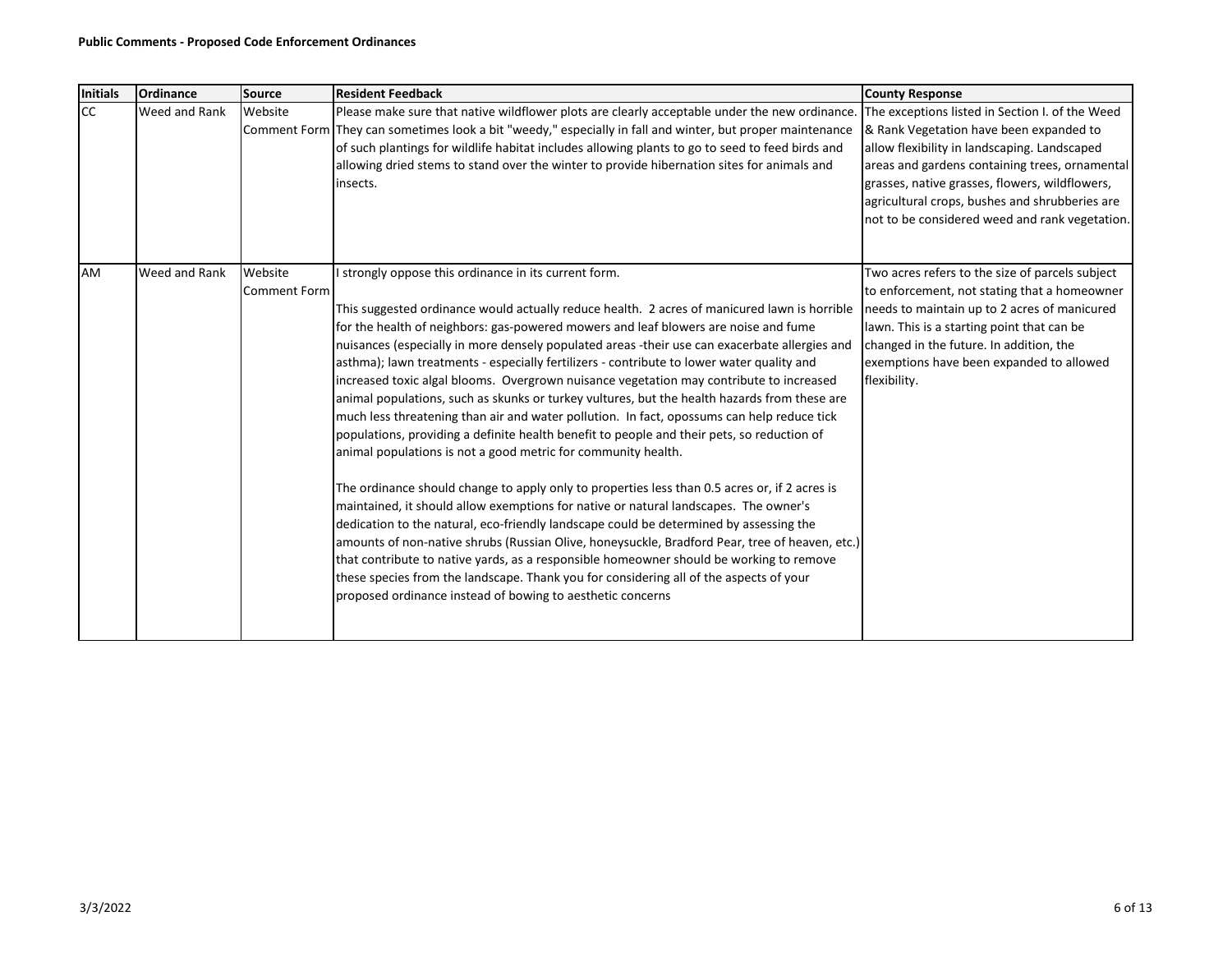| <b>Initials</b> | Ordinance     | <b>Source</b> | <b>Resident Feedback</b>                                                                                                                                                                      | <b>County Response</b>                            |
|-----------------|---------------|---------------|-----------------------------------------------------------------------------------------------------------------------------------------------------------------------------------------------|---------------------------------------------------|
| KВ              | Weed and Rank | Website       | So the area that I have turned back to nature for trees to go and after speaking with the DNR                                                                                                 | Staff met with the DNR on 2/14/2022, and any      |
|                 |               |               | Comment Form team to help with some of my drainage issues because we have clay soil and we live in a low                                                                                      | property under an approved federal or state       |
|                 |               |               | lying area can be deemed in violation of the vegetation ordinance where I am leading trees                                                                                                    | restoration program would be exempt. Code         |
|                 |               |               | and natural Indiana vegetation grow in a section of my yard because it is over 9 inches which I                                                                                               | enforcement staff will have the ability to        |
|                 |               |               | am trying to turn back to a wooded area or would that be considered a flower bed and in                                                                                                       | contact DNR staff in the future to review         |
|                 |               |               | saying that something is aesthetically appealing or unappealing is subjective to one's belief                                                                                                 | intentionality and efficacy of proposed           |
|                 |               |               | and leaves too much into interpretation which I don't like because it is opinion and not                                                                                                      | landscaping deviations.                           |
|                 |               |               | factual. This leaves all the residence open to a personal attack instead of embracing that                                                                                                    |                                                   |
|                 |               |               | everyone has different beliefs and views nature and it's beauty in different ways. The area I                                                                                                 |                                                   |
|                 |               |               | have is by no way hurting anyone or is a risk to anyone's health. Unlike what these ordinances                                                                                                |                                                   |
|                 |               |               | are achieving of splitting neighbors apart I speak to my neighbors and ask them for feedback                                                                                                  |                                                   |
|                 |               |               | before I do any landscaping or any decision on my property as to if it offends them or will bug                                                                                               |                                                   |
|                 |               |               | them. This is what the county should be striving for is to get neighbors to work together for                                                                                                 |                                                   |
|                 |               |               | some of us are physically disabled and can only limit how much we can accomplish in our                                                                                                       |                                                   |
|                 |               |               | flowerbeds and our gardens because health conditions do arise in these ordinances they leave                                                                                                  |                                                   |
|                 |               |               | little for anyone that had a sudden health condition arise or is physically limited in the amount                                                                                             |                                                   |
|                 |               |               | of time they want things changed or will fine you. Maybe it's instead of passing ordinances the<br>county should look at ways to help each other because I know there is many schools looking |                                                   |
|                 |               |               | for volunteer opportunities in the community and this would be better served like a unity                                                                                                     |                                                   |
|                 |               |               | garden as a way to support and uplift our neighbors.                                                                                                                                          |                                                   |
|                 |               |               |                                                                                                                                                                                               |                                                   |
|                 |               |               |                                                                                                                                                                                               |                                                   |
|                 |               |               |                                                                                                                                                                                               |                                                   |
| KB              | Weed and Rank | Website       | Residence at 22116 silver springs drive rarely cuts grass and never rakes leaves. Back yard is                                                                                                | Staff will investigate once ordinances are in     |
|                 |               |               | Comment Form full of trees, some planted, others that just sprouted on their own. Don't believe residents                                                                                     | effect and will refer any building code issues to |
|                 |               |               | could get out back door in case of fire. Roof covered with branches and pine needles. Even a                                                                                                  | the Building Department.                          |
|                 |               |               | tree growing out of roof! Negligence for many years on this property.                                                                                                                         |                                                   |
| MP              | Weed and Rank | Website       | I support this code/ordinance being proposed for the county especially for people living in sub-Comment in support                                                                            |                                                   |
|                 |               |               | Comment Form divisions. We pay taxes, yet have had no one to turn to for help when having issues with                                                                                         |                                                   |
|                 |               |               | neighbors or something in the neighborhood that might affect our property value. This                                                                                                         |                                                   |
|                 |               |               | complaint is something that you should be able to do anonymously, with the understanding                                                                                                      |                                                   |
|                 |               |               | that since you are not giving your name, you would not receive any follow-up on your                                                                                                          |                                                   |
|                 |               |               | complaint. This would avoid confrontations between neighbors, which no one wants to                                                                                                           |                                                   |
|                 |               |               | happen.                                                                                                                                                                                       |                                                   |
|                 |               |               | These county code ordinance proposals are long overdue!                                                                                                                                       |                                                   |
| PP              | Weed and Rank | Website       | I have seen this problem in my subdivision. I think it is important to be able to have the option Comment in support                                                                          |                                                   |
|                 |               |               | Comment Form to report a violation anonymously and not have it rejected because the name/address field                                                                                        |                                                   |
|                 |               |               | must be filled in if you are doing an online complaint. I think not being able to do it                                                                                                       |                                                   |
|                 |               |               | anonymously would stop people from reporting a violation that they might otherwise report -                                                                                                   |                                                   |
|                 |               |               | fearing retribution from their neighbor, especially if you live in a sub-division.                                                                                                            |                                                   |
|                 |               |               |                                                                                                                                                                                               |                                                   |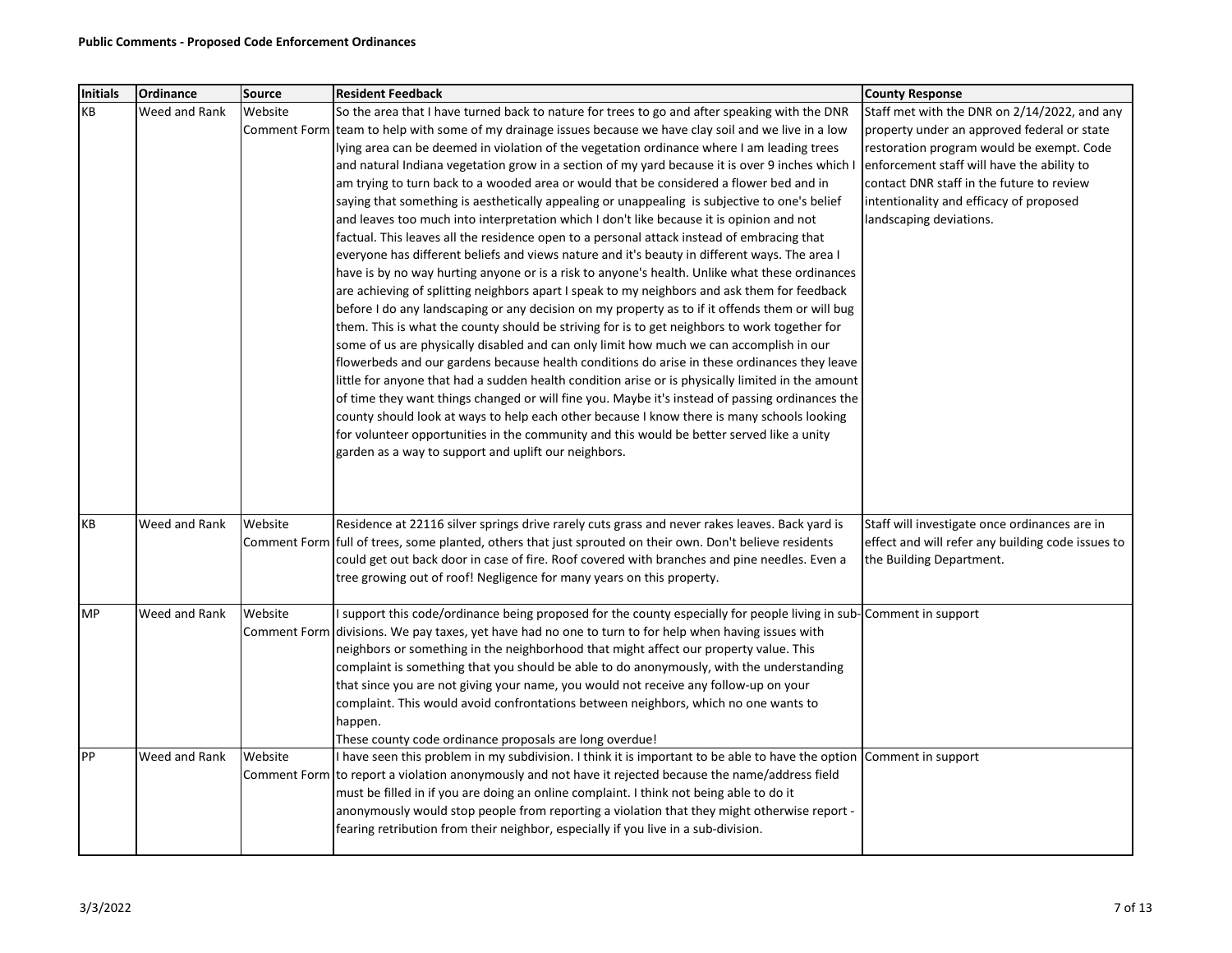| <b>Initials</b> | <b>Ordinance</b> | <b>Source</b>                      | <b>Resident Feedback</b>                                                                                                                                                                                                                                                                                                               | <b>County Response</b>                                                                                                          |
|-----------------|------------------|------------------------------------|----------------------------------------------------------------------------------------------------------------------------------------------------------------------------------------------------------------------------------------------------------------------------------------------------------------------------------------|---------------------------------------------------------------------------------------------------------------------------------|
| SC              | Weed and Rank    | Website<br>Comment Form            | A much needed ordinance. As a homeowner in the county, I do not want to have the eyesore<br>of overgrown and unkempt yards. They also attract rodents. And as a Realtor, I know these<br>homes affect the values of homes around them.                                                                                                 | Comment in support                                                                                                              |
| JA              | Weed and Rank    | Website                            | Code enforcement should have jurisdiction in the county for weeds and out of control grass,<br>Comment Form etc. This brings down home values.                                                                                                                                                                                         | Comment in support of Weed & Rank<br>Vegetation                                                                                 |
| <b>DR</b>       | All              | <b>Public Meeting</b><br>1/12/2022 | In favor of this initiative. Has been a problem in past, and is definitely needed.                                                                                                                                                                                                                                                     | Comment in support                                                                                                              |
| JH              | All              | <b>Public Meeting</b><br>1/12/2022 | This could be used in a punitive way, doesn't care about tall grass and is concerned about the<br>railroad containers on his property not being allowed.                                                                                                                                                                               | Each report of violation will be investigated and<br>evaluated by the Code Enforcement<br>Inspector(s) on a case-by-case basis. |
| IJ              |                  | <b>Public Meeting</b><br>1/12/2022 | 1st picture in the PowerPoint is in her neighborhood, it has been an eyesore for 26 years, is<br>hoping this will finally be addressed                                                                                                                                                                                                 | Comment in support                                                                                                              |
| JM              | All              | <b>Public Meeting</b><br>1/12/2022 | Is concerned about neighbors that do not mow their yards.                                                                                                                                                                                                                                                                              | Comment in support                                                                                                              |
| WL              | All              | <b>Public Meeting</b><br>1/12/2022 | Concerned about cars up on blocks and appliances in yards                                                                                                                                                                                                                                                                              | Comment in support                                                                                                              |
| LS              | All              | <b>Public Meeting</b><br>1/19/22   | Lives in the county for privacy and space, but neighbors need to be respectful.<br>Appliances/garbage/vehicles/furniture/mattresses in the yard can lead to health issues and<br>attract animals. We need some type of an ordinance - if vehicles are leaking into the driveway,<br>I have a problem with that.                        | Comment in support                                                                                                              |
| <b>BM</b>       | All              | <b>Public Meeting</b><br>1/19/22   | I have lived in my house for 17 years. People in neighborhoods causing property values to go<br>down; allowing clippings to be piled up by a shed and abandoned cars being shuffled around,<br>or with seen mold, grass, leaves in their yard. I shouldn't have to build a fence to not see it.<br>We need to hold people responsible. | Comment in support                                                                                                              |
| MB              | All              | <b>Public Meeting</b><br>1/19/22   | General question on how this affects businesses                                                                                                                                                                                                                                                                                        | Zoning classification will affect what types of<br>activities are permitted on properties.                                      |
| MJ              | All              | <b>Public Meeting</b><br>1/19/22   | Comments on the 1st picture, windows broken out, vagrants living in the building, House has<br>been abandoned for 26 years, door has been kicked in and the roof had a tree fall on it. This<br>house should be condemned.                                                                                                             | Building code violations are handled by the<br><b>Building Dept.</b>                                                            |
| TL              | All              | <b>Public Meeting</b><br>1/19/22   | Centre Township Board Member - has gotten complaints in the township on this kind of thing.<br>This is long overdue. I applaud you.                                                                                                                                                                                                    | Comment in support                                                                                                              |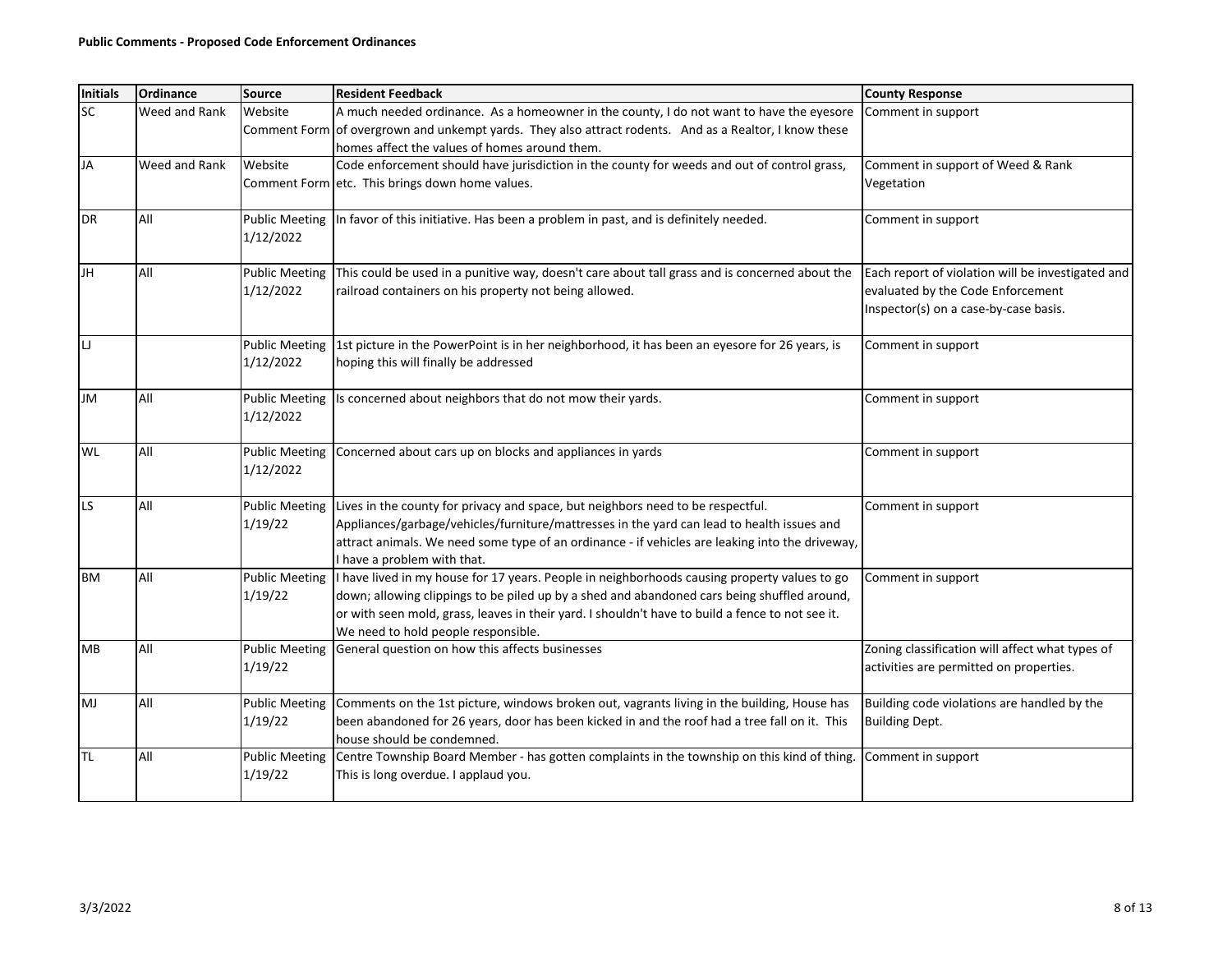| <b>Initials</b> | Ordinance              | <b>Source</b>                    | <b>Resident Feedback</b>                                                                                                                                                                                                                                                                                                                                                                                                                                                                                                                                                                   | <b>County Response</b>                                                                                                                                                                                                                                                                                           |
|-----------------|------------------------|----------------------------------|--------------------------------------------------------------------------------------------------------------------------------------------------------------------------------------------------------------------------------------------------------------------------------------------------------------------------------------------------------------------------------------------------------------------------------------------------------------------------------------------------------------------------------------------------------------------------------------------|------------------------------------------------------------------------------------------------------------------------------------------------------------------------------------------------------------------------------------------------------------------------------------------------------------------|
| <b>GB</b>       | All                    | <b>Public Meeting</b><br>1/19/22 | From 1970-2010, St. Joseph County had a population growth less than Elkhart and Allen<br>Counties. After reading the code enforcement documents doesn't say it is complaint driven. If<br>someone turns in someone else, there is no provision to confront complainant in a hearing or<br>court of law. What happens if someone is constantly turning in the same neighbor? The<br>County failed at leaf pick-up. Why waste more tax dollars. Don't want city services. To use<br>increased property values is false. Only way to increase property values is to increase living<br>wages. | The proposed ordinances for St. Joseph County<br>were modeled after Elkhart County Ordinances.<br>Due to staffing levels and budgetary<br>constraints, enforcement will operate on a<br>complaint-driven basis.                                                                                                  |
| JG              | All                    | Public Meeting<br>1/19/22        | What happens if someone just drives through and calls in a bunch of complaints? Would you<br>investigate every one? Have friends who are in racing. Will they be tagged? What happens in<br>winter?                                                                                                                                                                                                                                                                                                                                                                                        | Reports of possible violations will be<br>investigated by the Code Enforcement<br>Inspectors. If there is a violation, the<br>inspector(s) will notify the property owner and<br>work on a plan of action to bring the property<br>into compliance. All properties will be<br>evaluated on a case-by-case basis. |
| JK              | <b>Public Nuisance</b> | Website                          | I am definitely in support of all three ordinances. We need these so that people don't use their Comment in support<br>Comment Form properties for junkyards.                                                                                                                                                                                                                                                                                                                                                                                                                              |                                                                                                                                                                                                                                                                                                                  |
| <b>DM</b>       | All                    | <b>Public Meeting</b><br>1/26/22 | What happens if someone doesn't pay the bill for the labor? What is the relationship between Monies will be recouped in accordance to state<br>Code Enforcement and the Health Department?                                                                                                                                                                                                                                                                                                                                                                                                 | law. As is already in effect with existing zoning<br>issues, the Health Department will continue to<br>work closely with Code staff.                                                                                                                                                                             |
| WF              | Weed and Rank          | <b>Public Meeting</b><br>1/26/22 | Concerned about people who don't mow or take care of "trash trees". Add parking cars in the<br>yard. Can't do it in the city. If you want to live with nature, go do it. There shouldn't be flat<br>beds or campers in yards.                                                                                                                                                                                                                                                                                                                                                              | Comments in support                                                                                                                                                                                                                                                                                              |
| <b>TZ</b>       | All                    | <b>Public Meeting</b><br>1/26/22 | Not in favor of code enforcement. Lots of variables and people do different things. How<br>effective is code enforcement in the city of South Bend? Why can't it be enforced through<br>zoning?                                                                                                                                                                                                                                                                                                                                                                                            | Comment in opposition. The new ordinances<br>allow the county to remedy problems itself,<br>rather than continually fining a property owner<br>for non-compliance, as that is the only tool<br>afforded to zoning staff.                                                                                         |
| JM              | All                    | <b>Public Meeting</b><br>1/26/22 | Good habitat is good habitat. Log piles can be wildlife habitats.                                                                                                                                                                                                                                                                                                                                                                                                                                                                                                                          | Staff met with the DNR on 2/14/2022, and any<br>property under an approved federal or state<br>restoration program would be exempt. Code<br>enforcement staff will have the ability to<br>contact DNR staff in the future to review<br>intentionality and efficacy of proposed<br>landscaping deviations.        |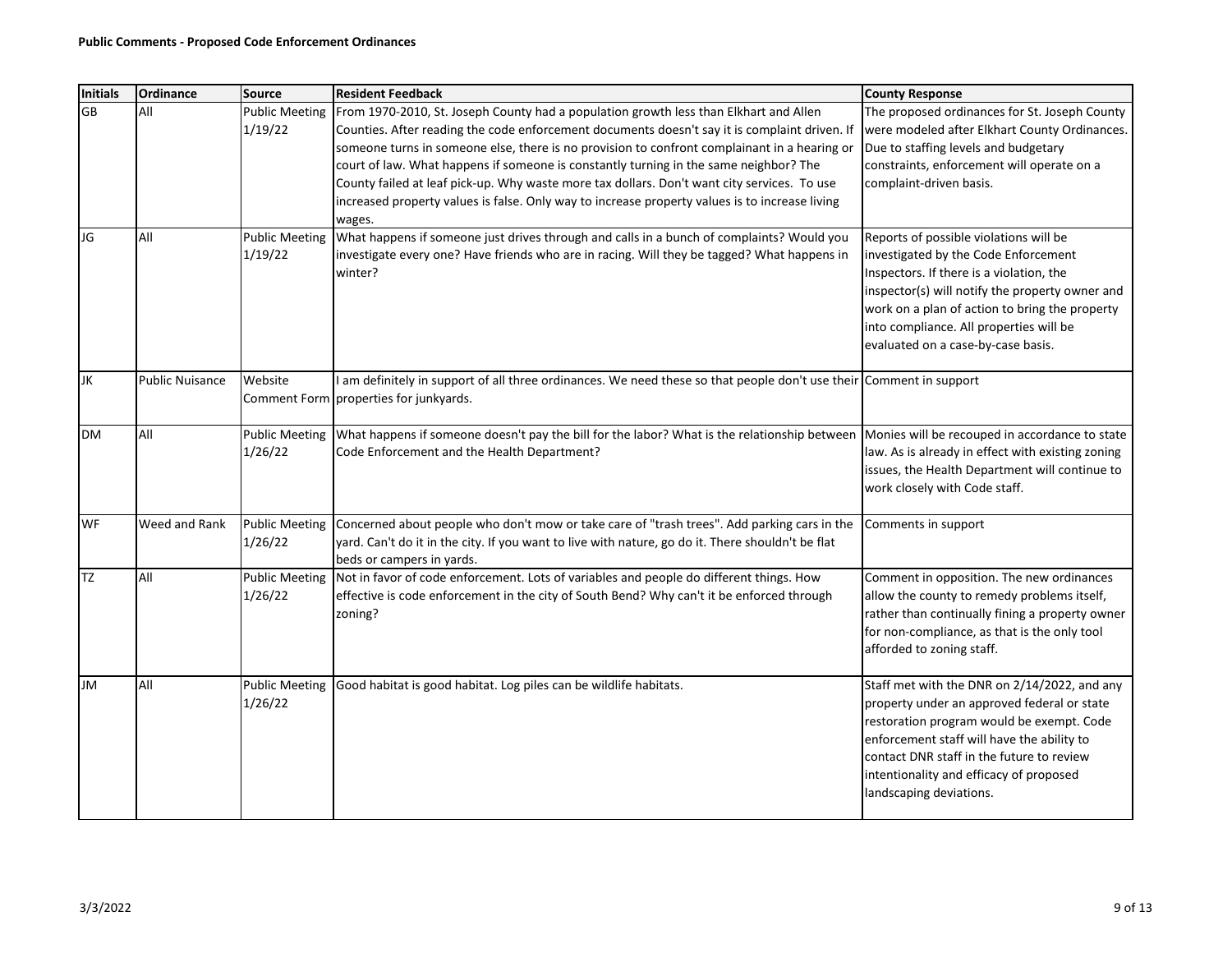| <b>Initials</b> | Ordinance                                       | <b>Source</b>                    | <b>Resident Feedback</b>                                                                                                                                                                                                                                                                                                                                                                                                                                                                                                                                                                                                                                                                                                                                                                                                             | <b>County Response</b>                                                                                                                                                                                                                                                                                                                              |
|-----------------|-------------------------------------------------|----------------------------------|--------------------------------------------------------------------------------------------------------------------------------------------------------------------------------------------------------------------------------------------------------------------------------------------------------------------------------------------------------------------------------------------------------------------------------------------------------------------------------------------------------------------------------------------------------------------------------------------------------------------------------------------------------------------------------------------------------------------------------------------------------------------------------------------------------------------------------------|-----------------------------------------------------------------------------------------------------------------------------------------------------------------------------------------------------------------------------------------------------------------------------------------------------------------------------------------------------|
| JC              | All                                             | <b>Public Meeting</b><br>1/26/22 | What really bugs me is the trash in ditches between Laurel Rd and Laurel Wood Ct.                                                                                                                                                                                                                                                                                                                                                                                                                                                                                                                                                                                                                                                                                                                                                    | The Code Enforcement Inspectors will<br>investigate this after the program is operational                                                                                                                                                                                                                                                           |
| CG              | All                                             | <b>Public Meeting</b><br>1/26/22 | If a vehicle is not abandoned and just not working how is it defined as abandoned. Can the<br>complaints remain anonymous to avoid retribution.                                                                                                                                                                                                                                                                                                                                                                                                                                                                                                                                                                                                                                                                                      | Abandoned Vehicle definitions were taken from<br>state code; we are still finalizing internal<br>processes and if complaints can be submitted<br>anonymously.                                                                                                                                                                                       |
| CG              | Public Nuisance & Email<br>Abandoned<br>Vehicle |                                  | My main areas of concern are to get an entire property in a subdivision covered as called out<br>in the Public Nuisance proposed ordinance F#12, which specifically states "front yard", and to<br>make sure the back yard is included. Does wording need to be added in the public nuisance<br>ordinance about allowing code enforcement to access a complaining neighbor's yard to view<br>someone's yard to photograph the violations in a back yard? I would also like to see<br>something added to an ordinance regarding how many vehicles, trailers, boats, etc. may be<br>kept on a subdivision property and the length of time those items can be on the property.<br>Some properties look like storage lots. I realize a subdivision property should be treated<br>differently than a rural or farm property with acreage. | The Public Nuisance Ordinance is currently<br>written to include all yards, with the exception<br>of wood piles, parts of trees, or other brush<br>that cannot be located in the front yard only.<br>The current Zoning Ordinance and proposed<br>Abandoned Vehicle Ordinance do not address<br>the number of operable vehicles on the<br>property. |
| AR              | All                                             | <b>Public Meeting</b><br>1/26/22 | I live in woods. I like it. I maintain the woods. I am concerned that a neighbor might not like<br>my preferences. Garbage is garbagebut what is a "trash" tree? All trees have value. I have all<br>the trees on my property. I don't compost, but people do. Couple of suggestions: 1.9" for<br>weed and rank is arbitrary. Dandelions don't often get over 9". Deviation between people who<br>lived in an area for a while then a new subdivision is developed next door. Should they get to<br>dictate to the guy who has lived in the area before the subdivision? 2. the Notice should<br>include the process for appeal. 3. Will the people mowing pick up the fly litter before mowing<br>an area?                                                                                                                          | Comment in opposition.                                                                                                                                                                                                                                                                                                                              |
| <b>JM</b>       | All                                             | <b>Public Meeting</b><br>1/26/22 | I am the vice president of the Izaak Walton League and a biologist. I understand with nature,<br>reducing the forest and wanting it to come back. But dirty diapers, appliances, degrees of<br>frustration of who to call. I think this conversation is about trash.                                                                                                                                                                                                                                                                                                                                                                                                                                                                                                                                                                 | Comment in support                                                                                                                                                                                                                                                                                                                                  |
| <b>DZ</b>       | All                                             | <b>Public Meeting</b><br>1/26/22 | assume there will be a handbook to compare a fallen tree in a wooded area to a fallen tree in The appeal process is outlined in the<br>a subdivision. If someone files an appeal, how long can that appeal process take?                                                                                                                                                                                                                                                                                                                                                                                                                                                                                                                                                                                                             | ordinances                                                                                                                                                                                                                                                                                                                                          |
| GB              | All                                             | <b>Public Meeting</b><br>1/26/22 | I have 10 questions: 1. Where is the funding coming from? 2. Will this result in higher taxes? 3.<br>Why do we have to different departments enforcing this? 4. Special allowances for elderly or<br>disabled? 5. What happens if the owner is unavailable or unreachable? Need a better way to<br>notify people. 6. Why isn't there a way to reimburse the homeowner if they win the appeal?                                                                                                                                                                                                                                                                                                                                                                                                                                        | Questions were answered at the 1/26/2022<br>public meeting                                                                                                                                                                                                                                                                                          |
| <b>SL</b>       | All                                             | <b>Public Meeting</b><br>1/26/22 | Thank you! If you live next door to someone with dead animals or trash, you understand the<br>reasons for these ordinances.                                                                                                                                                                                                                                                                                                                                                                                                                                                                                                                                                                                                                                                                                                          | Comment in support                                                                                                                                                                                                                                                                                                                                  |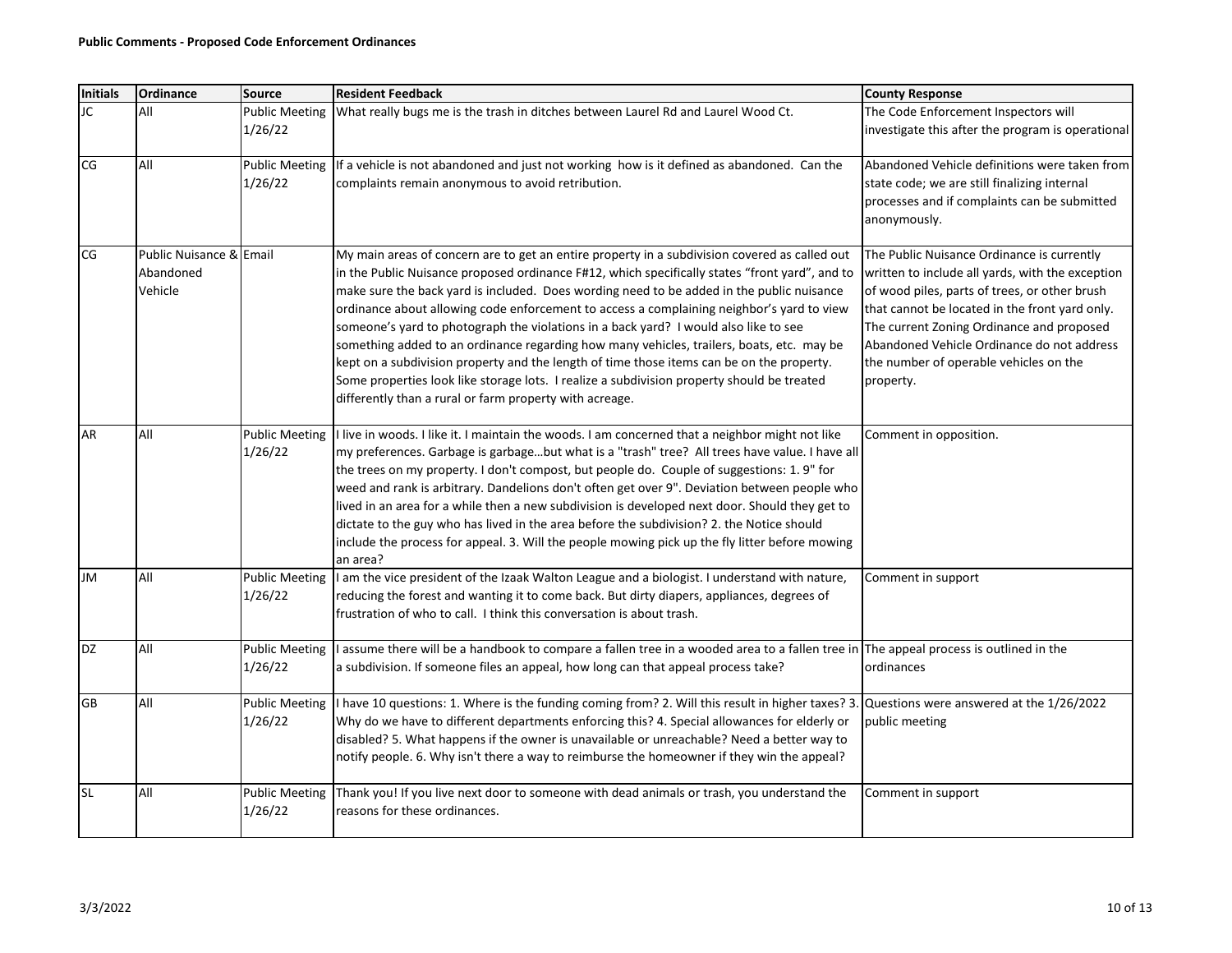| Initials  | Ordinance | <b>Source</b>                     | <b>Resident Feedback</b>                                                                                                                                                                       | <b>County Response</b>                                                           |
|-----------|-----------|-----------------------------------|------------------------------------------------------------------------------------------------------------------------------------------------------------------------------------------------|----------------------------------------------------------------------------------|
| AY        | All       | <b>Public Meeting</b>             | If you have a neighbor that just doesn't like how you are doing your landscaping, can they just                                                                                                | Reports of possible violations will be                                           |
|           |           | 2/9/2022                          | call and report you? Who makes the determination that something is really a violation?                                                                                                         | investigated by the Code Enforcement<br>Inspectors. If there is a violation, the |
|           |           |                                   |                                                                                                                                                                                                | inspector(s) will notify the property owner and                                  |
|           |           |                                   |                                                                                                                                                                                                | work on a plan of action to bring the property                                   |
|           |           |                                   |                                                                                                                                                                                                | into compliance. All properties will be                                          |
|           |           |                                   |                                                                                                                                                                                                | evaluated on a case-by-case basis                                                |
|           |           |                                   |                                                                                                                                                                                                |                                                                                  |
| ES        | All       | <b>Public Meeting</b><br>2/9/2022 | I am in favor of this. Most of our neighborhood is in favor of this. Without these ordinances,<br>you can have a great neighborhood, and then have one person move in that has no respect for  | Comment in support                                                               |
|           |           |                                   | the neighborhood, and litter their front yard with trash and couches, maybe mow their lawn                                                                                                     |                                                                                  |
|           |           |                                   | once a year. Without these ordinances, the County can't do anything. It sounds like you have                                                                                                   |                                                                                  |
|           |           |                                   | thought these through and they are well drafted.                                                                                                                                               |                                                                                  |
|           |           |                                   |                                                                                                                                                                                                |                                                                                  |
| <b>TA</b> | All       | Via email                         | Thank you for bringing (county) code enforcement to light again. Hoping that this is finally a                                                                                                 | Comment in support                                                               |
|           |           | 1/15/2022                         | WIN for responsible homeowners (and the county) in 2022. Below is a portion of the letter                                                                                                      |                                                                                  |
|           |           |                                   | that I mailed to your offices in 2016.                                                                                                                                                         |                                                                                  |
|           |           |                                   | Excerpts from my letter: We have lived in Osceola for 25 years and code enforcement is music                                                                                                   |                                                                                  |
|           |           |                                   | to my ears. Our neighborhood is very residential but not within town limits, sowe have lived                                                                                                   |                                                                                  |
|           |           |                                   | among blight and property negligence for many years because some homeowners feel since                                                                                                         |                                                                                  |
|           |           |                                   | they do not live in the citycode enforcement is irrelevant and non-existence to them. With                                                                                                     |                                                                                  |
|           |           |                                   | Penn High School within a mile and many businesses, medical offices, banks, a public library,                                                                                                  |                                                                                  |
|           |           |                                   | restaurants, grocery (and more) surrounding our neighborhood, I think it is past time to clean                                                                                                 |                                                                                  |
|           |           |                                   | it up. It would be a win-win not only for these businesses, but for the responsible homeowners                                                                                                 |                                                                                  |
|           |           |                                   | as well. My husband and I have worked many years taking pride and ownership in our home                                                                                                        |                                                                                  |
|           |           |                                   | only to live among individuals that don't have to or care for theirs. Many of these individuals                                                                                                |                                                                                  |
|           |           |                                   | are raising children that likely may follow the example of non-responsibility, making our                                                                                                      |                                                                                  |
|           |           |                                   | community regress instead of progress. Code enforcement is necessary to protect and<br>safeguard neighborhoods from blight, crime, and negligence.                                             |                                                                                  |
|           |           |                                   |                                                                                                                                                                                                |                                                                                  |
|           |           |                                   | I do have a concern regarding the article that appeared in SB Tribune on January 6, County                                                                                                     |                                                                                  |
|           |           |                                   | attorney Michael Misch said, the county would not go as far as cities by prohibiting residents                                                                                                 |                                                                                  |
|           |           |                                   | from parking operable vehicles in their yard. I have reported a neighbor several times for                                                                                                     |                                                                                  |
|           |           |                                   | having 11-12 cars on his small property. Some are junk, some look street operable, as there                                                                                                    |                                                                                  |
|           |           |                                   | are individuals visiting his property looking at these cars, I would imagine he is selling because                                                                                             |                                                                                  |
|           |           |                                   | different cars appear after one goes away. The cars are parked behind the house, on both                                                                                                       |                                                                                  |
|           |           |                                   | sides of the house and in the front yard. It is very unsightly and embarrassing to neighboring                                                                                                 |                                                                                  |
|           |           |                                   | homeowners. This junk yard/car lot should not be allowed in a residential neighborhood. I                                                                                                      |                                                                                  |
|           |           |                                   | certainly hope something can be done in situations like this. By the way there is approx. 11<br>cars sitting in his yard now. This allows the mindset of "if he can do it - I can do it" among |                                                                                  |
|           |           |                                   |                                                                                                                                                                                                |                                                                                  |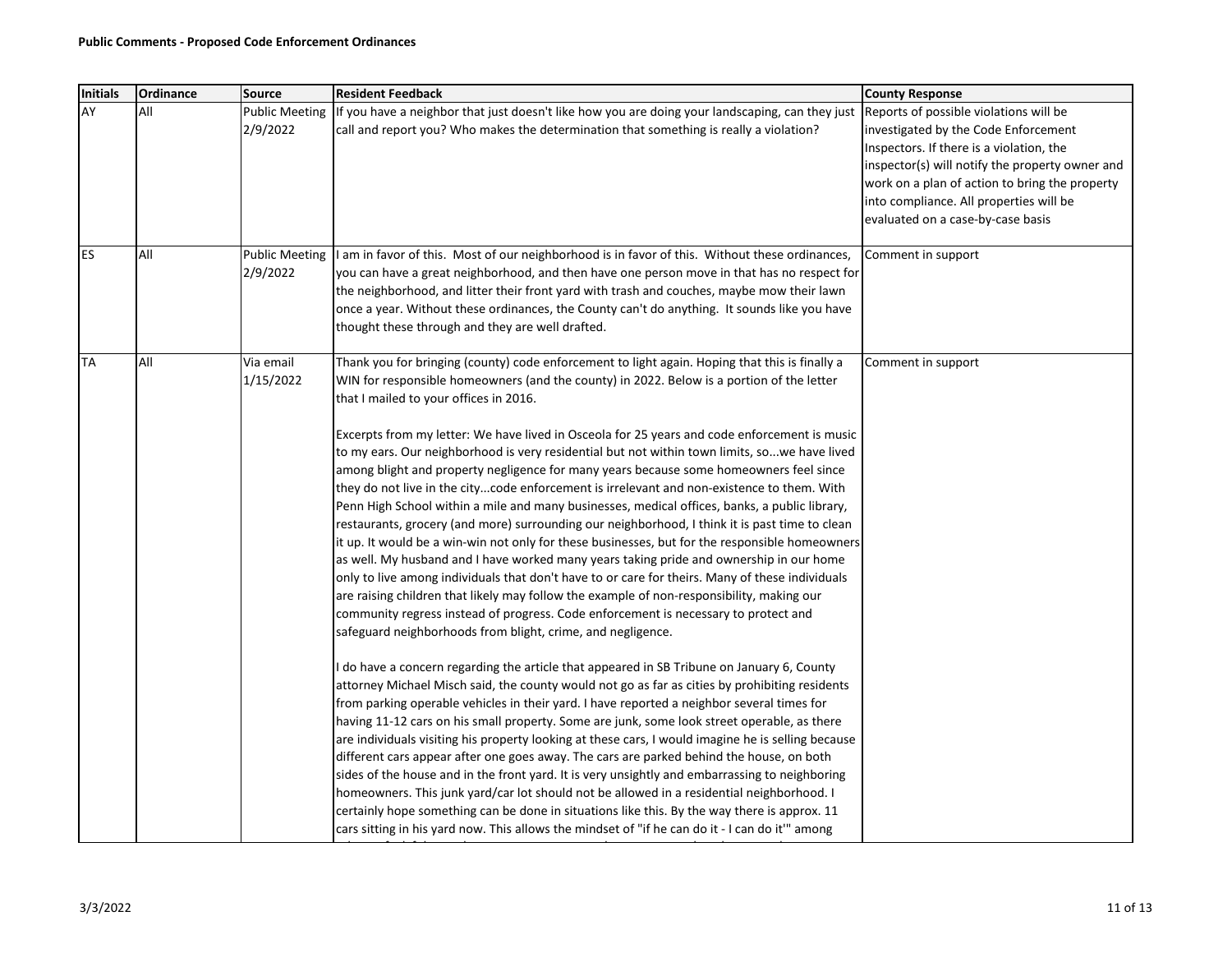| <b>Initials</b> | Ordinance     | Source | <b>Resident Feedback</b>                                                                                                                                                                                                                                                                                                                                                                                                                                                                                                                                                                                                                                                                                                                                                                                                                                                                                                                                                                                                                                                                                                                                                                                                      | <b>County Response</b>                                                                                                                                                                                                                                                                                                                             |
|-----------------|---------------|--------|-------------------------------------------------------------------------------------------------------------------------------------------------------------------------------------------------------------------------------------------------------------------------------------------------------------------------------------------------------------------------------------------------------------------------------------------------------------------------------------------------------------------------------------------------------------------------------------------------------------------------------------------------------------------------------------------------------------------------------------------------------------------------------------------------------------------------------------------------------------------------------------------------------------------------------------------------------------------------------------------------------------------------------------------------------------------------------------------------------------------------------------------------------------------------------------------------------------------------------|----------------------------------------------------------------------------------------------------------------------------------------------------------------------------------------------------------------------------------------------------------------------------------------------------------------------------------------------------|
| <b>BK</b>       | Weed and Rank | Online | Please consider changing the wording used to define "weeds and rank vegetation." In efforts<br>Comment Form to combat climate change and restore ecological stability there is a significant number of<br>citizens who are choosing to forgo traditional lawns in favor of a yard that supports native<br>wildlife. These yards are often significantly more beautiful than surrounding yards but are an,<br>'extreme deviation from the aesthetic appearance of the surrounding neighborhood."<br>In my experience rarely is code enforcement called on these lawns. With guidance from<br>resources like Indiana Native Plants Society North Chapter, Wild Ones South Bend, St. Joseph<br>Soil and Water Conservation, and the example of the VPA encouraging native plants (think<br>Howard Park), "native yards" are a non-issue. But worded as-is they could be subject to code<br>enforcement if a misunderstanding neighbor were to take umbrage.I would like to suggest<br>consulting South Bend's Ecological Advocacy Committee to assist wording the ordinance to<br>avoid any future issues. Thank you so much for taking this into consideration and taking the<br>time to request community input on the matter. | The exceptions listed in Section I. of the Weed<br>& Rank Vegetation have been expanded to<br>allow flexibility in landscaping. Landscaped<br>areas and gardens containing trees, ornamental<br>grasses, native grasses, flowers, wildflowers,<br>agricultural crops, bushes and shrubberies are<br>not to be considered weed and rank vegetation. |
| <b>MF</b>       | Weed and Rank | Online | We need to protect against invasive species, learning about native plants. We also must stop<br>Comment Form the rampant poisoning of lawns that pollute our water sources and our air, and threaten<br>people with cancer and other ills. Lawns are not beautiful, when one understands what it<br>takes to "make" them.                                                                                                                                                                                                                                                                                                                                                                                                                                                                                                                                                                                                                                                                                                                                                                                                                                                                                                     | The exceptions listed in Section I. of the Weed<br>& Rank Vegetation have been expanded to<br>allow flexibility in landscaping. Landscaped<br>areas and gardens containing trees, ornamental<br>grasses, native grasses, flowers, wildflowers,<br>agricultural crops, bushes and shrubberies are<br>not to be considered weed and rank vegetation. |
| <b>KL</b>       | All           | Email  | For what it is worth, please keep in mind there remains a difference between 'city and country As presently written, the Weed & Rank<br>folk'. The ordinances are drafted such that many things could be considered violations. One<br>(regarding weeds) has some quantification to it, but much of the rest allows for some<br>subjective enforcement. Is there no mechanism to check / balance the enforcers, from outside Many things that are violations in the<br>the enforcement agency? As a reminder to all, tall grass and brush piles encourage wildlife - so incorporated cities (like parking on grass) are<br>let's not inch any closer to tidying up country spaces; they are not the manicured lawns one<br>sees in subdivisions. I encourage you to run the proposed ordinances by environmental<br>organizations, including the local Audubon Society.<br>Thanks for the effort. I'm sure it will be welcomed by the citizens who live next to true<br>eyesores.                                                                                                                                                                                                                                             | Vegetation Ordinance only applies to<br>residential properties two acres or less in area.<br>not presently proposed in the current<br>ordinances, as enforcement in the County will<br>not be as robust as in the cities.                                                                                                                          |